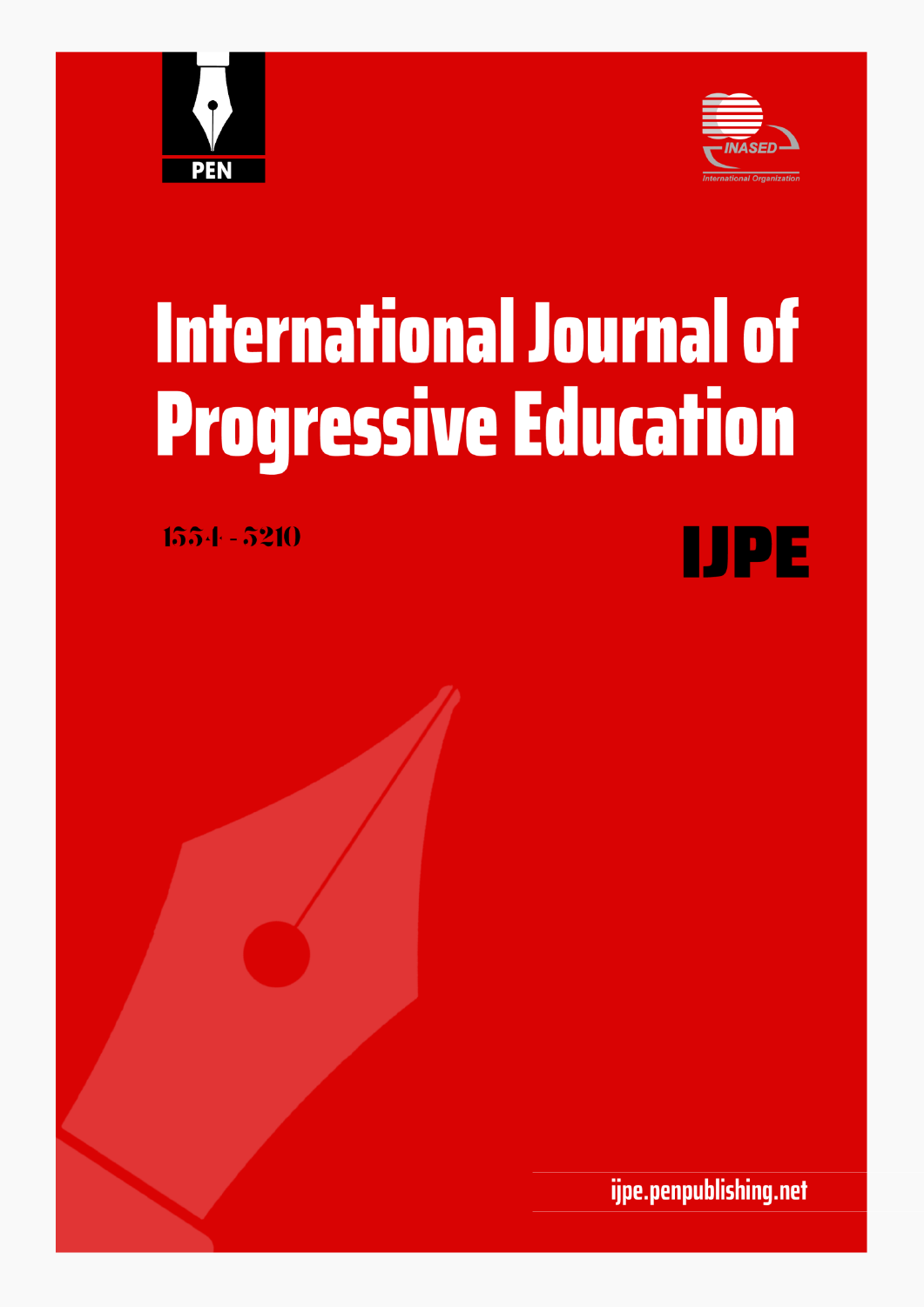## LJPE **International Journal of Progressive Education**

**Volume 17 Number 2 April 2021**

**DOI: 10.29329/ijpe.2021.332**



*An International Journal Published by International Association of Educators (INASED)*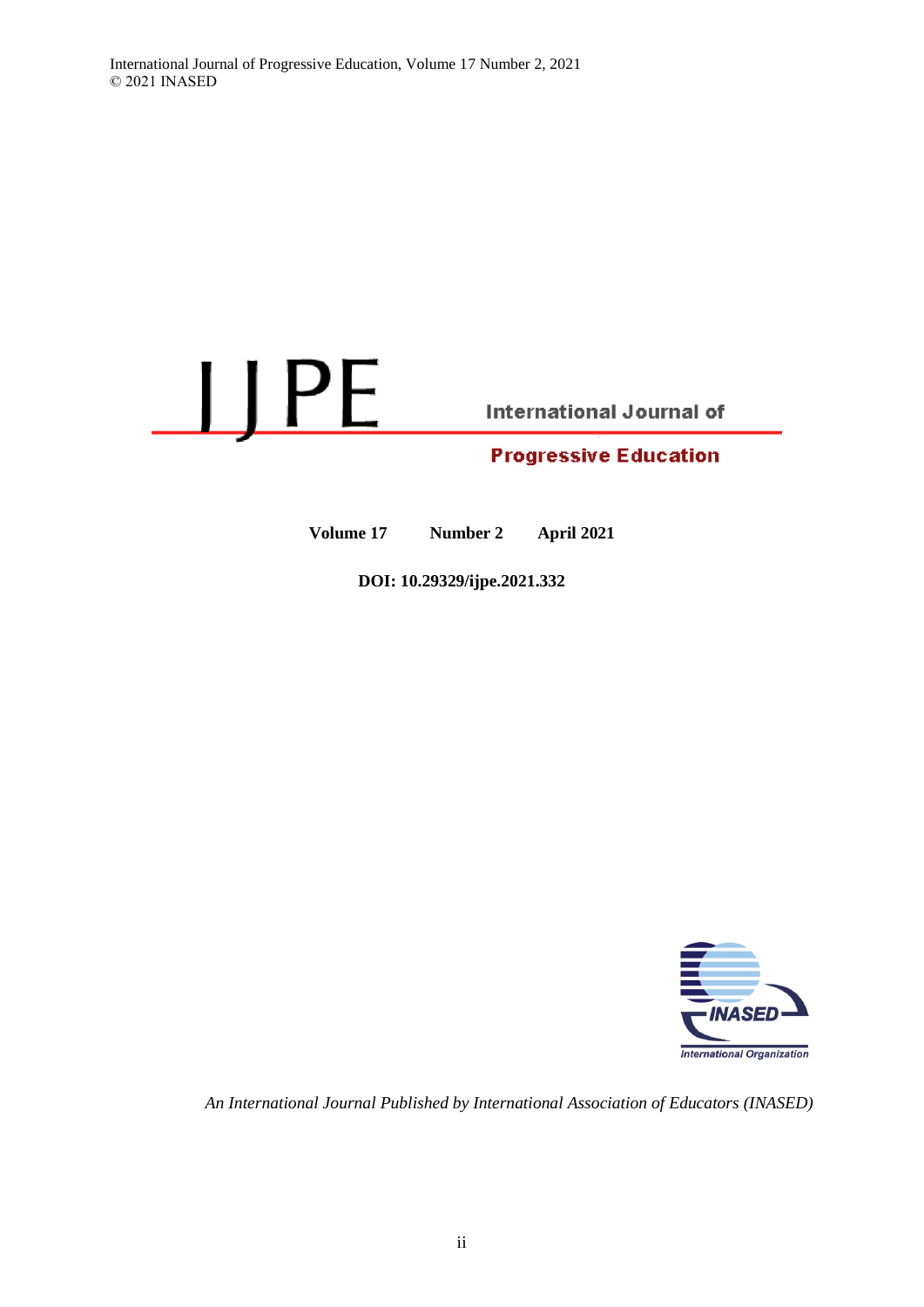#### **International Journal of Progressive Education**

**Frequency:** Six times a year. **ISSN:** 1554-5210 **Owner:** International Association of Educators Publisher: Pen Academic Publishing

#### **Indexing/Abstracting:**

- 1. **OCLC-WorldCat**: http://www.oclc.org/worldcat/default.htm
- 2. **Directory of Open Access Journals**: (DOAJ): http://www.doaj.org/home
- 3. **EBSCO Publication**: http://www.ebsco.com
- 4. **Cabell's Directory of Publishing**: http://www.cabells.com
- 5. **ERIC**: [http://www.eric.ed.gov](http://www.eric.ed.gov/)
- 6. **ERIH Plus:** https://dbh.nsd.uib.no/publiseringskanaler/erihplus/

#### **2021 Subscription Rates**

- \$35 Association Member USA (Canada: \$40; Rest of World: \$50)
- \$45 Individual USA (Canada: \$50; Rest of World: \$55)
- \$35 Student USA (Canada: \$40; Rest of World: \$50)
- \$140 Library/Institution USA (Canada: \$160; Rest of World: \$160)

Single Issues and Back Issues: \$25 USA (Canada: \$35; Rest of World: \$35)

If you wish to subscribe for the printed edition of IJPE, please contact the Customer Service department at secretary@inased.org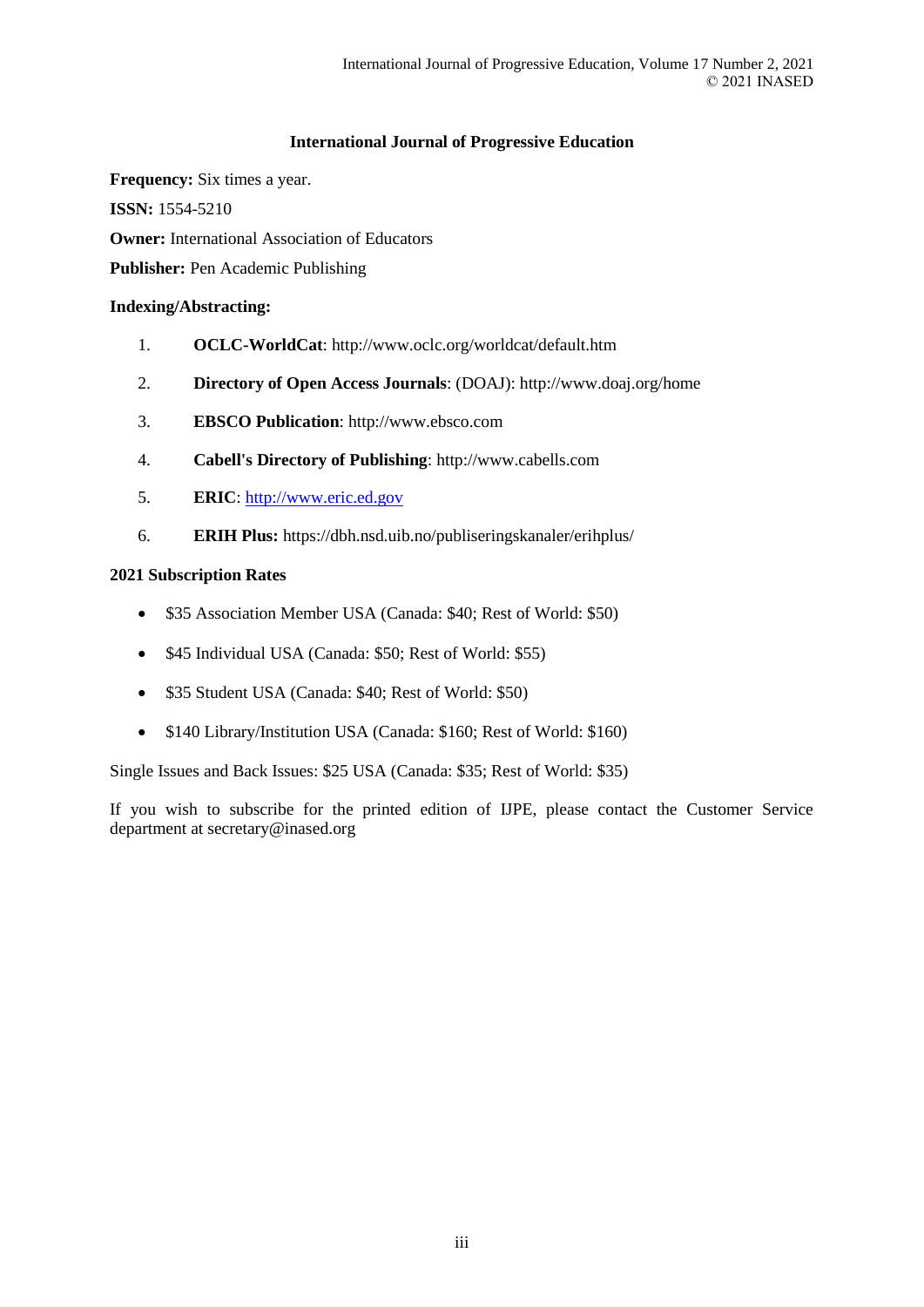International Journal of Progressive Education, Volume 17 Number 2, 2021 © 2021 INASED

International Journal of Progressive Education Editor: Hakan Dedeoglu Hacettepe University, Turkey

Managing Editor:

Associate Editor:

Assistant Managing Editors:

Editorial Board: Nezahat Guclu Gazi University, Turkey Ihsan Seyit Ertem Gazi University, Turkey

Mustafa Yunus Eryaman University of Hamburg, Germany

Chen Xinren Nanjing University, China

Eryca Rochelle Neville University of Missouri-Columbia, USA Alex Jean-Charles SUNY College at Oneonta, USA Mustafa Koc Isparta Suleyman Demirel University, Turkey He Ning Nanjing University, China

Bertram Chip Bruce University of Illinois at Urbana-Champaign, USA Peggy Placier University of Missouri-Columbia, USA Yang Changyong Southwest China Normal University China Sharon Tettegah University of Illinois at Urbana-Champaign, USA Fernando Galindo Universidad Mayor de San Simón, Bolivia Susan Matoba Adler University of Hawaii West Oahu, USA Carol Gilles University of Missouri-Columbia, USA Julie Matthews University of the Sunshine Coast, Australia Cushla Kapitzke University of Queensland, Australia Catalina Ulrich Universitatea din Bucuresti, Romania Juny Montoya Universidad de Los Andes, Bogotá, Colombia Winston Jumba Akala Catholic University of Eastern Africa, Kenya Kwok Keung HO Lingnan University, Hong Kong Sara Salloum University of Illinois at Urbana-Champaign, USA Pragasit Sitthitikul Walailak University, Thailand Mehmet Acikalin Istanbul University, Turkey Luisa Rosu University of Illinois at Urbana-Champaign, USA Sheila L. Macrine Montclair State University, USA Martina Riedler Canakkale Onsekiz Mart University, Turkey Youngyung Min University of Illinois at Urbana-Champaign, USA Raul Alberto Mora Velez University of Pontificia Bolivariana, Columbia Chan Raymond M.C. **Hong Kong Baptist University** Pauline Sameshima Lakehead University, Canada Hye-Young Park University of Illinois at Urbana-Champaign, USA John L. Pecore University of West Florida, USA Salim Razı Canakkale Onsekiz Mart University, Turkey Yasser A. Al-Hilawani Yarmouk University, Irbid, Jordan Serkan Yılmaz Hacettepe University, Turkey John L. Pecore University of West Florida David Ansong University of North Carolina at Chapel Hill Arturo Rodriguez Boise State University, USA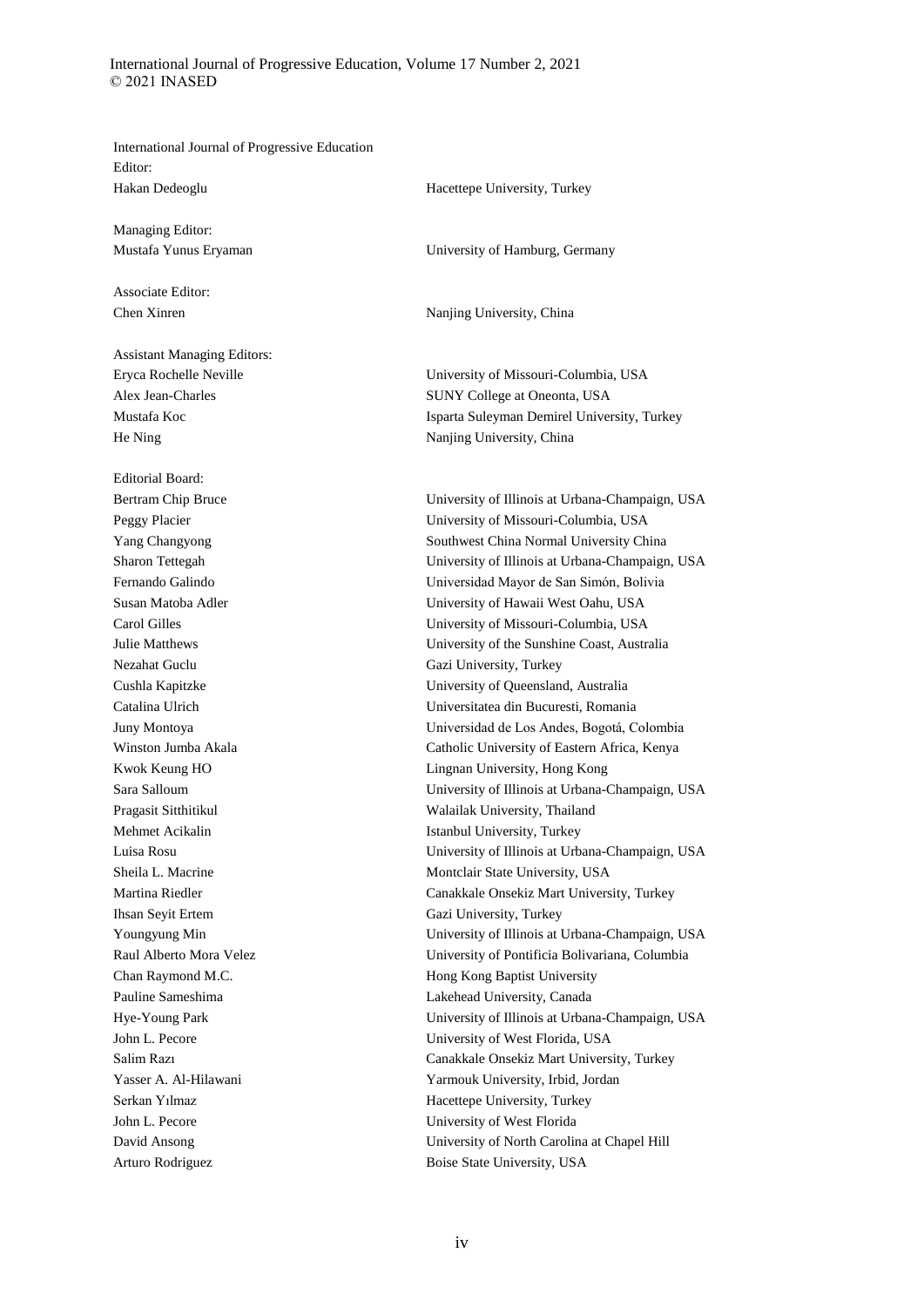Advisory Board

Editorial Assistants

Michael Jessee Adkins Marshall University, USA Thomas G Ryan Nipissing University, Canada Mustapha Alhassan Clark Atlanta University, USA

Lu Youquan East China Normal University Ma Hemin East China Normal University Chrispen Matsika Georgia College & State University Jeylan Woliye Hussein Almeya University, Ethiopia Zorhasni Zainal Abiddin University Pudra Malasia Ann Marie Smith University of Texas of the Permian Basin Amrita Dhawan City University of New York

Levent Cetinkaya Turkish Educational Research Association Ulas Yabanova Dumlupınar University, Turkey

The views expressed in this publication are not necessarily those of the Editor or the Editorial Review Board, nor the officers of the International Association of Educators (INASED). Copyright, 2019, International Association of Educators (INASED). ISSN 1554-5210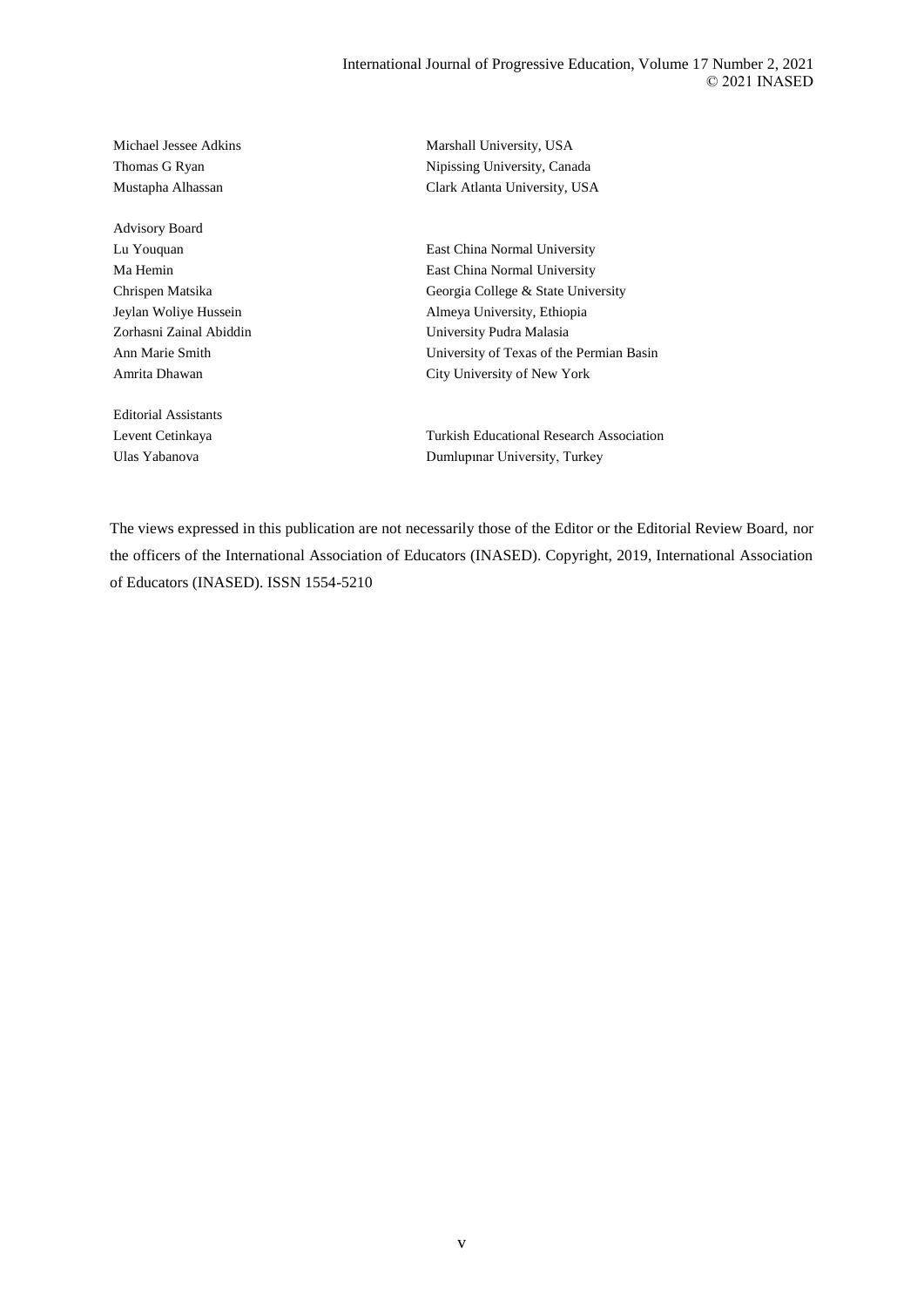International Journal of Progressive Education, Volume 17 Number 2, 2021 © 2021 INASED

#### **TABLE OF CONTENTS**

Volume 17, Number 2 April 2021

#### **Articles**

## **01 Investigation of the Problematic Behaviors of Preschool Students Studying in Public and Private Schools**

Authors: *Kamil Arif Kırkıç, Merve Aydın*

#### **17 Developing a Mathematics Homework Evaluation Scale (MHES) for Middle School Mathematics Teachers**

Authors: *Aziz İlhan, Ahmet Burak Süzen, Tayfun Tutak*

## **29 Instructional Explanations of Class Teachers and Primary School Mathematics Teachers about Division**

Author: *Ebru Korkmaz*

**55 Investigation of University Students' in-Class Smartphones Usage with Association Rules** Authors: *Songül Karabatak, Müslim Alanoğlu*

## **69 A Study on the Turkish Adaptation, Validity, and Reliability of Two Versions of Triangular Love Scale** Authors: *Müzeyyen Soyer, Cem Ali Gizir*

- **83 Investigating the Effectiveness of STAR Strategy in Math Problem Solving** Authors: *Ufuk Özkubat, Alpaslan Karabulut, Ahmet Serhat Uçar*
- **101 The Relationship Between Language Learning Strategies And Academic Self-Concept** Author: *Cemal Bıyıklı*
- **124 (Mis)schooling of Children with Disabilities in Post-independent Kenya** Author: *Theodoto Ressa*
- **139 Evaluation of Middle-School 6th Grade Mathematics Curriculum** Author: *Tarık Başar*
- **155 Examination of the Relationship Between Prospective Social Studies Teachers Epistemological Beliefs and Their Attitudes Towards Learning** Author: *Nalan Altay*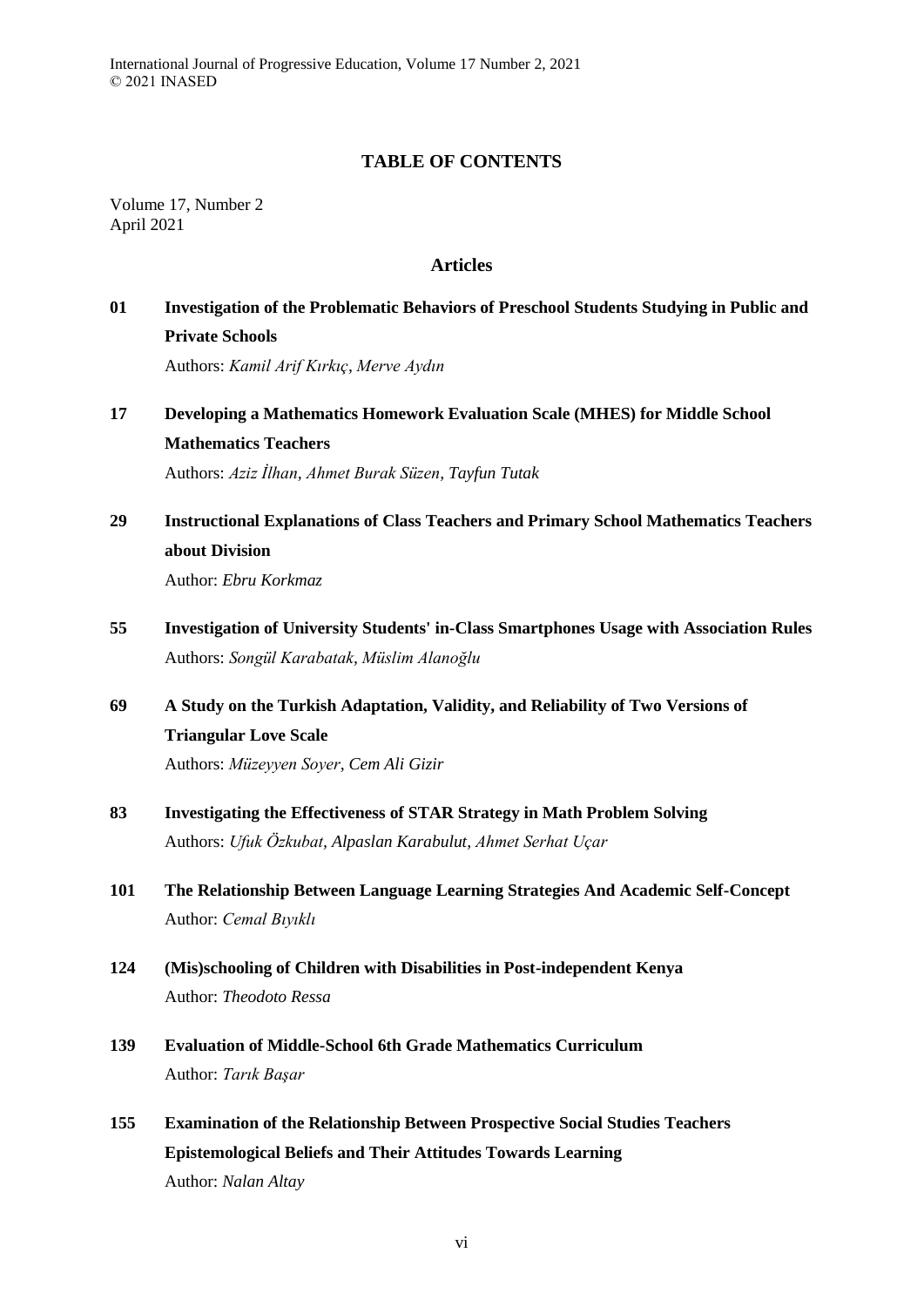### **174 A Study of The Life Studies Curricula Implemented Since the Foundation of the Republic in Terms of Children's Rights** Authors: *Harika Şükriye Toğrulca, Ebru Uzunkol*

- **194 Modelling of the Attitude-Achievement Paradox in TIMSS 2015 with respect to the Extreme Response Style Using Multidimensional Item Response Theory** Authors: *Munevver Ilgun Dibek, Rahime Nukhet Cıkrıkcı*
- **210 Empowering refugee children with the use of Persona Doll** Authors: *Dania Al-Jubeh, Magdalini Vitsou*
- **228 Creating Safe Schools for LGBTQIA+ Displaced Migrant Youth: A Journey Towards Anti-Oppressive Pedagogy** Author: *Diana Franco*
- **240 Prospective Teachers' Metaphoric Perceptions of Inclusive Education** Author: *Mustafa Ersoy*
- **260 Cultural Heritage in Social Studies Curriculum and Cultural Heritage Awareness of Middle School Students** Author: *Tuğba Kafadar*
- **275 Investigation of the Effect of Teacher Training Programs on Reflective Thinking: ALACT Model**

Authors: *Gökhan Kaya, Servet Öz*

- **292 Examining the Impact of Sports on Secondary Education Students' Life Skills** Authors: *Zeki Coşkuner, Hakan Büyükçelebi, Kemal Kurak, Mahmut Açak*
- **305 Friendship Perceptions of Syrian and Turkish Children Attending the Project of Support to Sport Education for Children** Authors: *Tuğçe Karaşahinoğlu, İbrahim Yıldıran*
- **319 The Moderating Role Of Career Decision Regret In The Effect Of Career Adaptability On Burnout**

Authors: *Hacı Arif Doğanülkü, Oğuzhan Kırdök*